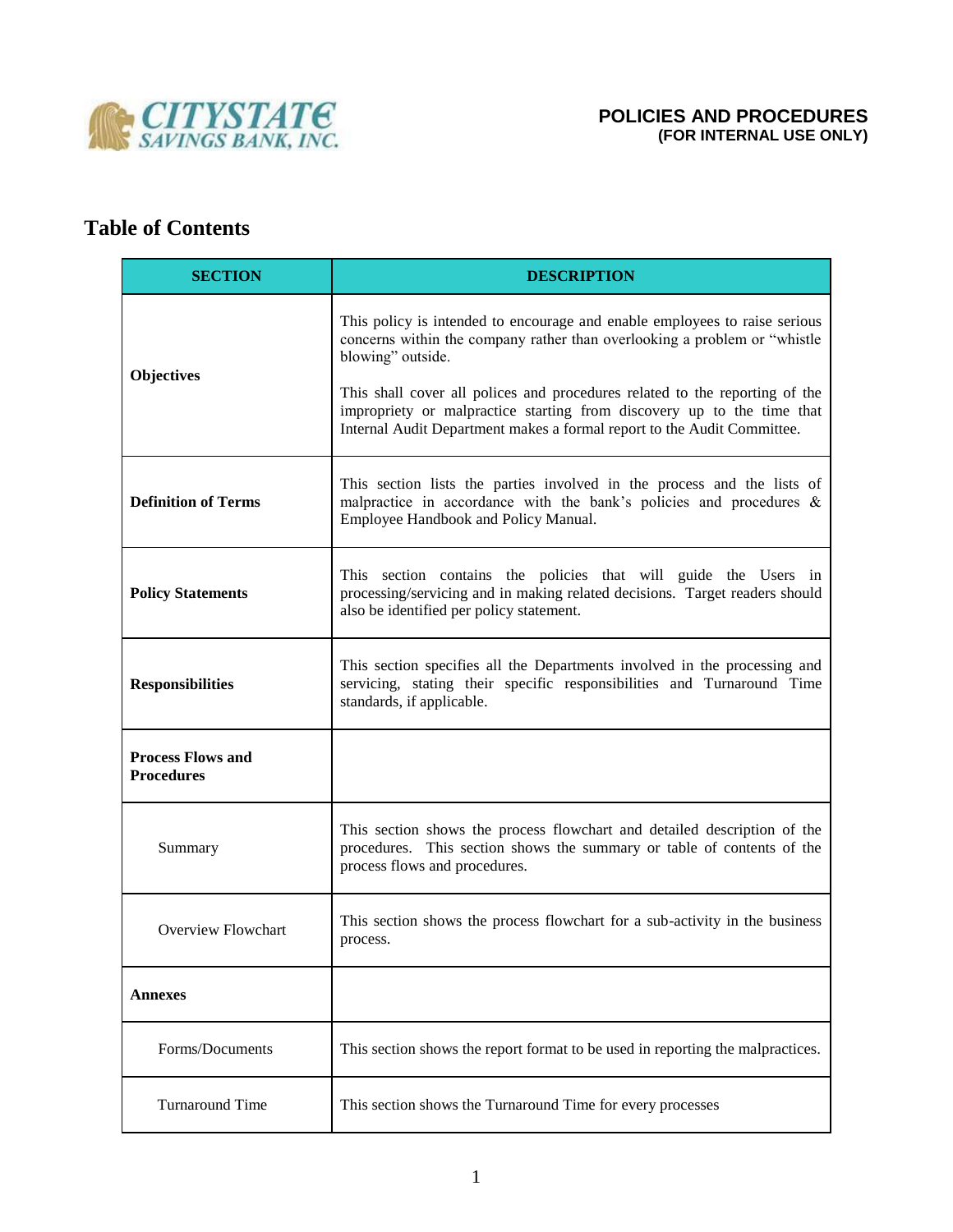

# **Objectives**

- 1. Promote the development of a compliance culture throughout the Bank.
- 2. Encourage every CSBI employee to report, in confidence and in good faith, an impropriety or malpractice that he actually witnessed or was reported to him by an internal source or a  $3<sup>rd</sup>$  party.
- 3. Accelerate the reporting of such impropriety or malpractice to enable the Bank to immediately conduct an investigation and implement corrective measures that will mitigate the risks and reduce further losses.
- 4. Comply with BSP Circular No. 499, Series of 2005, on the subject of "Audit Committee and Internal Audit Function", which states that:

"The Audit Committee shall establish and maintain mechanisms by which officers and staff may, in confidence, raise concerns about possible improprieties or malpractices in matters of financial reporting, internal control, auditing, or other issues to persons or entities that have the power to take corrective action. It shall also ensure that arrangements are in place for the independent investigation, appropriate follow-up action, and subsequent resolution of complaints."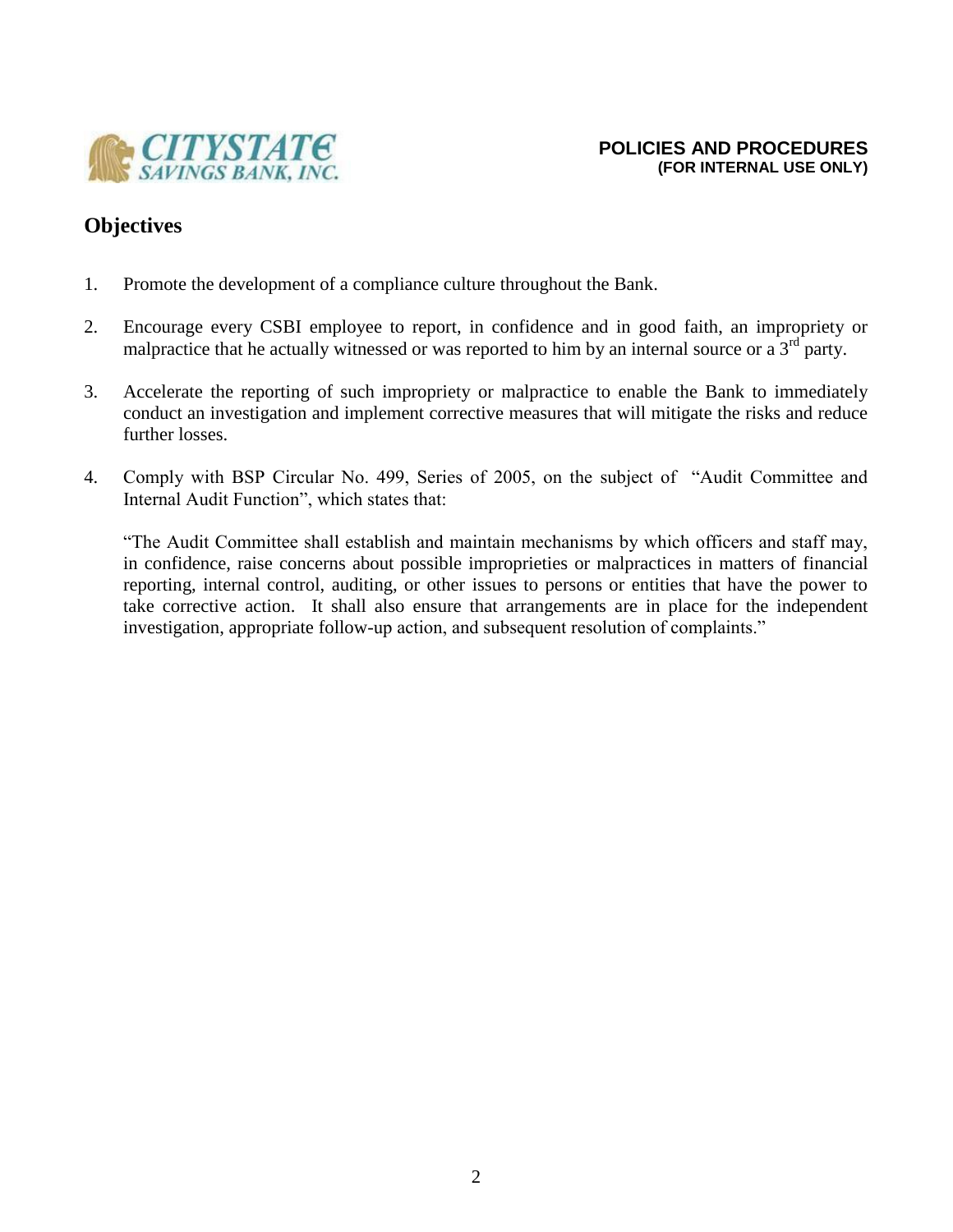

# **Rationale / Scope**

This shall cover all policies and procedures related to the reporting of the impropriety or malpractice starting from discovery up to the time that Internal Audit makes a formal report to the Audit Committee.

It shall not cover detailed procedures regarding the disciplinary process on the exposed employee or on the Informant for malicious reporting. These shall be covered in the Employee Handbook and Policy Manual.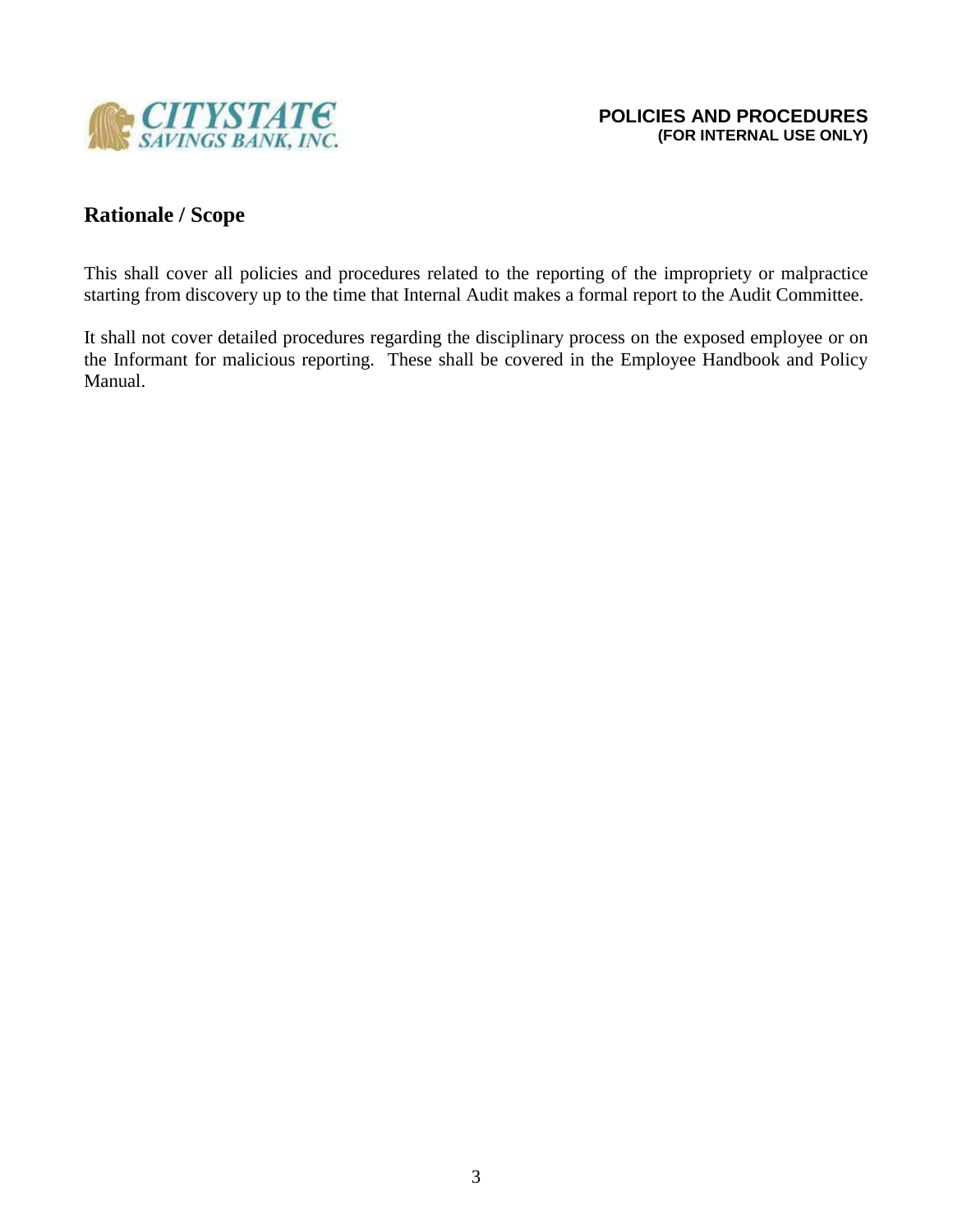

# **DEFINITION OF TERMS:**

- 1. **The Informant**  refers to the CSBI employee who witnesses or receives information from an internal source or 3rd party (for example, a customer or supplier) regarding an impropriety or malpractice committed by one or more employees or a 3<sup>rd</sup> party transacting with the Bank.
- 2. **The Subject** refers to the employee/s or  $3<sup>rd</sup>$  parties who were reported by the Informant for allegedly committing an impropriety or malpractice.
- 3. **The Receiver –** refers to the person who received the report from the Informant.
- 4. **Impropriety or Malpractice**  may be any of the following acts, whether it was consummated, frustrated, or attempted:
	- 4.1 Crimes against bank properties or facilities regardless of amount. Examples are, but not limited to, the following:
		- Robbery
		- Theft
		- Estafa
		- Swindling
		- Forgery
		- Fraud
		- Other forms of deceit
	- 4.2 Crimes involving personnel of the bank regardless of amount. Examples are, but not limited to, the following:
		- Acts of sexual harassment under Republic Act No. 1877 otherwise known as the "Anti-Sexual Harassment Act of 1995" committed by one employee on the Informant or another employee or acts perpetrated by an employee.
		- Bringing home office supplies, printer ink cartridges, etc. for personal use.
		- Disclosure of information on deposit account of clients, in violation of Republic Act No. 1405 otherwise known as the Secrecy of Bank Deposits
		- Forgery of a customer signature/s on bank documents resulting in unauthorized withdrawals, unauthorized loan releases, etc.
		- Issuance of a Bank Certification of Deposits with false, inaccurate, or misleading information.
		- Opening of a deposit account for a customer who is engaged in drug trafficking, in violation of the Anti-Money Laundering Act.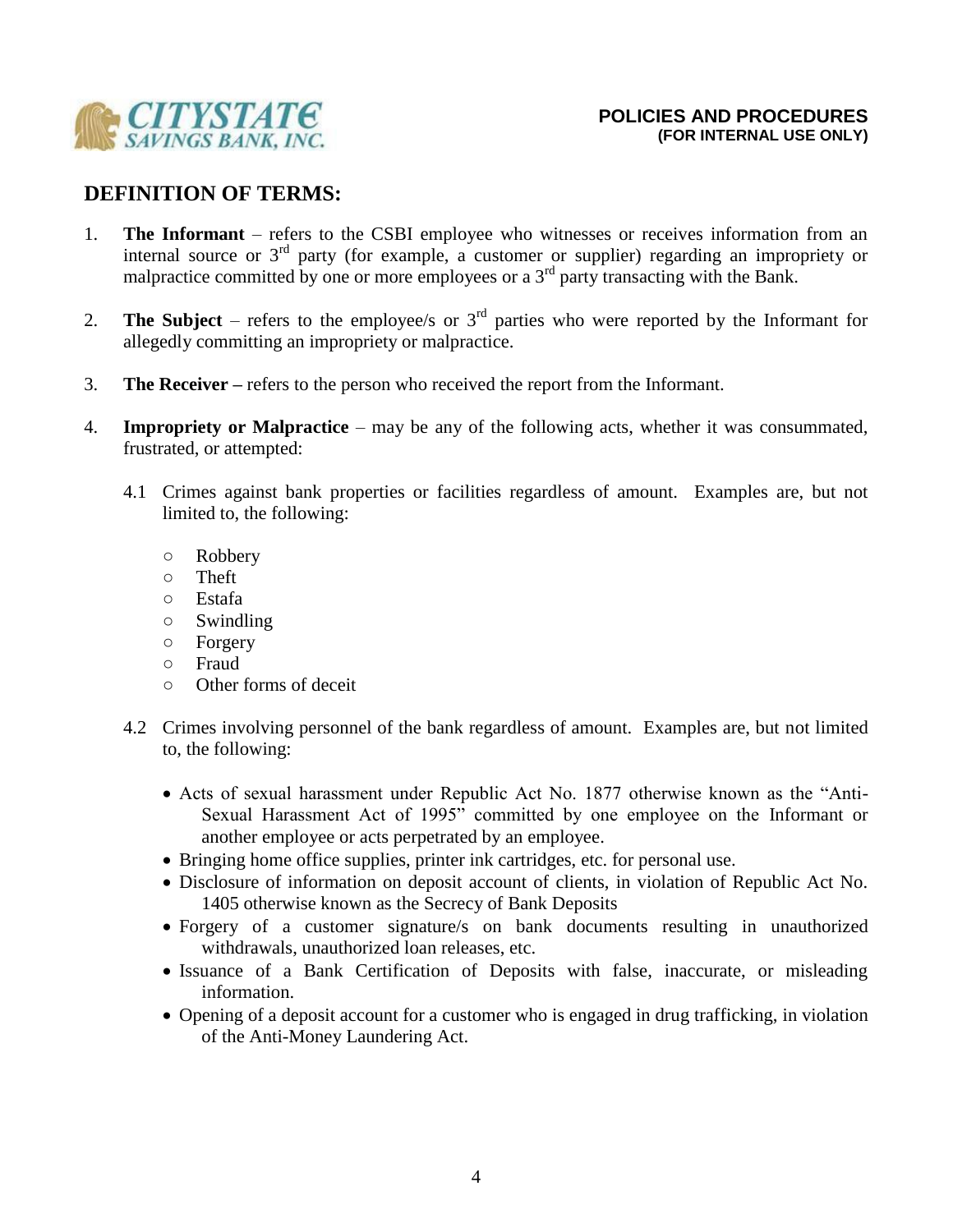

- Opening of a fictitious deposit account and initiating fund transfers from a valid customer account to the fictitious account.
- Tampering of customer records.
- Theft of ATM cards.
- Theft of personal belongings of another employee.
- Withdrawing money from a customer's deposit account.
- 4.3 Deviation or non-compliance with CSBI's policies and procedures. Examples are, but not limited to, the following:
	- Acceptance of BP or second-endorsed checks without prior approval.
	- Failure to follow policies on joint custodianship of accountable forms.
	- Giving bank records (for example, list of customers).
	- Granting excessive interest rates for deposits and lower-than-board rates for loans.
	- Falsification of travel expense, representation expense, reports, receipts or any other documents.
- 4.4 Deviation or non-compliance with CSBI's Employee Handbook & Policy Manual. Examples are, but not limited to, the following:
	- 1 Acceptance of money, commissions, or non-cash items from clients or suppliers.
	- 2 Borrowing money from customers.
	- 3 Breach of the conflict-of-interest policy.
	- 4 Deliberate misrepresentation in the Daily Attendance Record (DAR).
	- 5 Loitering or loafing, idle-chatting.
	- 6 Habitual selling of wares during office hours
	- 7 Sleeping during working hours.
	- 8 Reckless driving of company vehicle regardless of whether there is an accident or none.
	- 9 Use and possession of drugs.
	- 10 Engaging in scuffles, playful activities such as gambling, playing of computer games, soliciting business or contributions in bank premises during working hours.
	- 11 Offering or accepting bribes in exchange for jobs, work assignments or any favorable conditions of employment.
	- 12 Excessive use of the telephone for personal use.
	- 13 Committing acts of threats, intimidation, coercion, harassment towards a co-employee.
	- 14 Participating in name calling, loud and heated verbal arguments inside bank premises.
	- 15 Insulting and using slanderous or libelous language behavior towards a Bank officer.
- 4.5 Concealment or failure to report any impropriety or malpractice.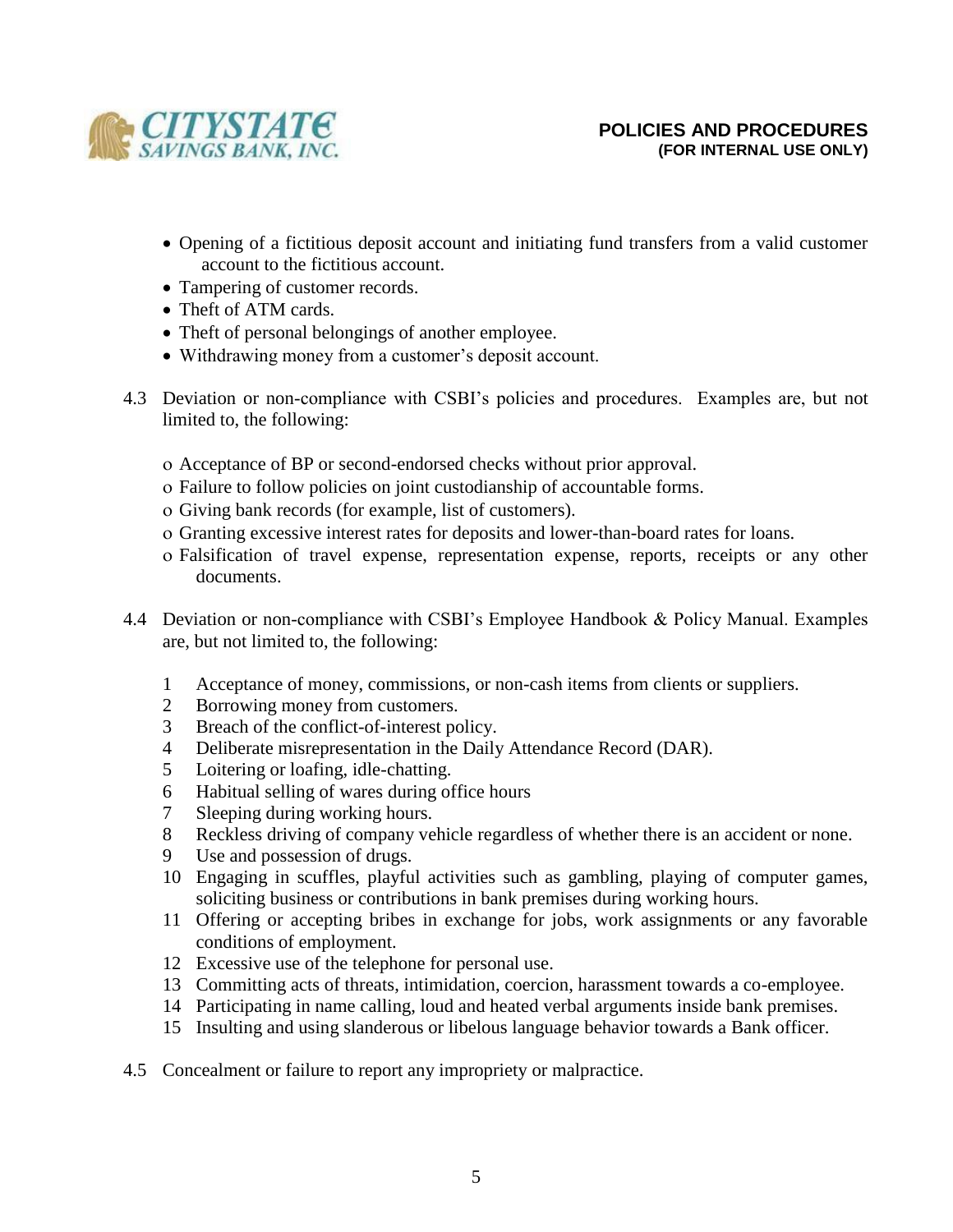

## **THE INFORMANT**

### **Employee's Responsibility**

Any CSBI employee who witness or receives information from an internal source or  $3<sup>rd</sup>$  party transacting with CSBI, regarding an impropriety or malpractice committed by one or more employees or a 3<sup>rd</sup> party shall be required to report it to an appropriate party.

### **Anonymous Reporting**

If applicable, the Informant may choose to withhold his name from the receiver *(remain anonymous)* as long as the following conditions are met:

- 1. He shall indicate in his report a self-assigned code *(8-letter word consisting of a combination of letters and numbers.)* IAD will use this ID to confirm his identity in all future contacts with him.
- 2. He shall also provide the complete details of the impropriety or malpractice.

### **Reporting to the Receiver**

The Informant is encouraged to report the impropriety or malpractice directly to the Internal Audit Department (IAD) Head. Otherwise, he may opt to report it to his Department Head or the HRDD Head.

The Informant may make the report using any of the following channels:

- o Email
- o Landline
- o Mail
- o Cellular phone

If he wants to send the report to the IAD Head via Email, it must be sent to this address: **egigarta@citystatesavings.com.** Otherwise, it must be sent to the Email address of the other authorized receivers. Please use the following as subject of the Email: REPORTING OF IMPROPRIETY OR MALPRACTICE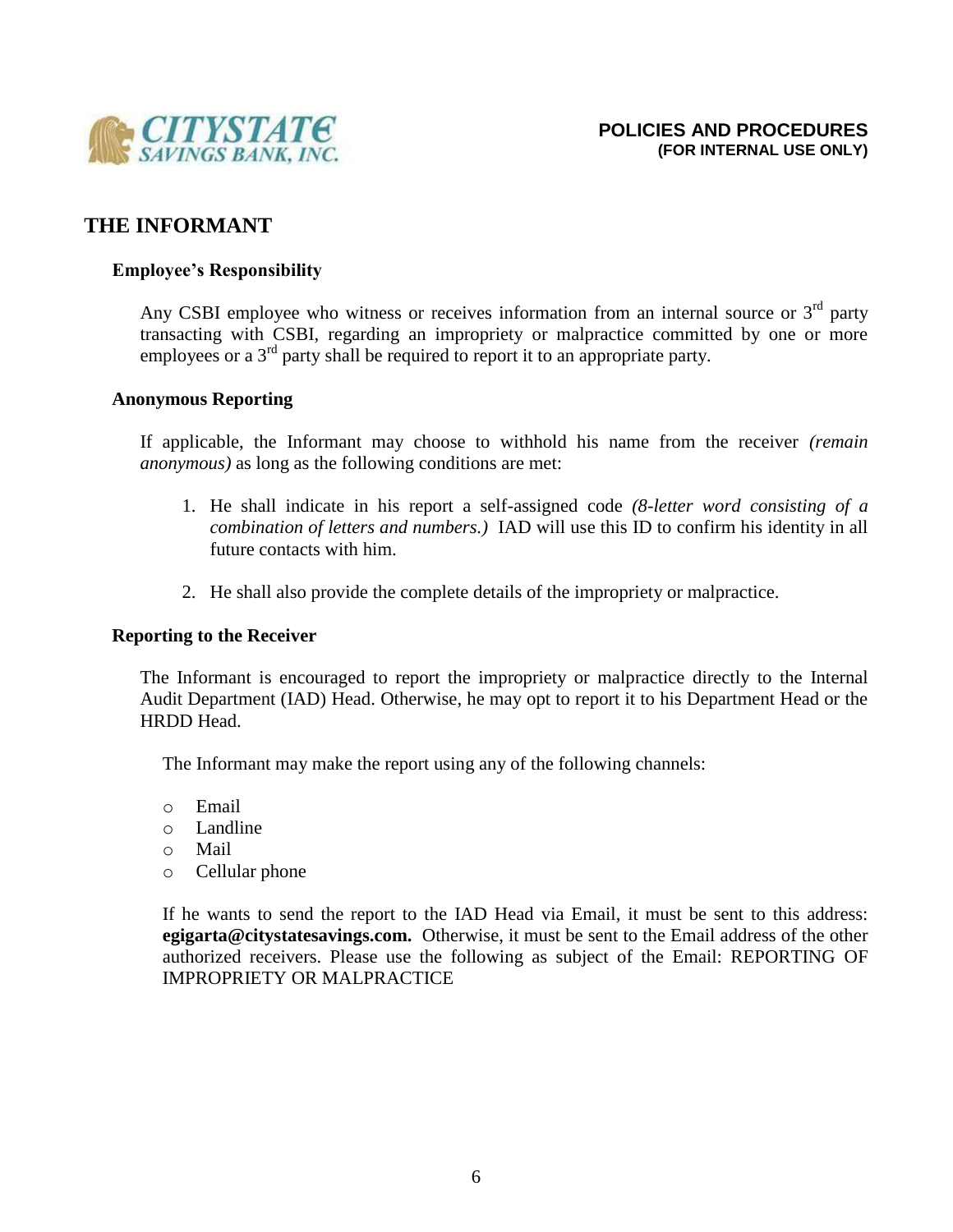

The Informant shall make the report in good faith and with reasonable belief that the information about the Subject is substantially true and that the disclosure is not made primarily for personal gain or to malign the Subject. Otherwise, the Informant may also be subject to disciplinary sanctions for malicious or baseless reporting.

The Informant is encouraged to use the standard template for reporting an impropriety or malpractice. If this is not possible on account of the channel he chose in page 6 *(Reporting to the Receiver*) he should at least try to provide all, if not most, of the information in the template as listed below:

- Name of Informant (optional)
- Code of Informant (mandatory if anonymous)
- Contact Numbers of Informant (especially if anonymous)
- Name of the Exposed person/s or units
- Short description of the impropriety or malpractice
- Detailed description of the impropriety or malpractice.
- How did one become aware of the impropriety or malpractice?
- Evidence (if any)

Names of witnesses

Supporting documents

Other than himself and to the best of his knowledge, who else knows about the impropriety or malpractice?

Any other details or information that may help the Receiver in the investigation.

### **Protection of the Informant**

- o The Bank and its officers shall exercise all means to protect the identity of an Informant who reported an impropriety or malpractice in good faith.
- o The Bank and its officers shall take all necessary measures to ensure that Informants who acted in good faith will not be subjected to any form of harassment or restitution from the Subject of the Expose.
- o Any Bank officer who attempts to determine the identity of the Informant from any of the Receivers shall be considered guilty of breach of confidentiality and subject to disciplinary sanctions.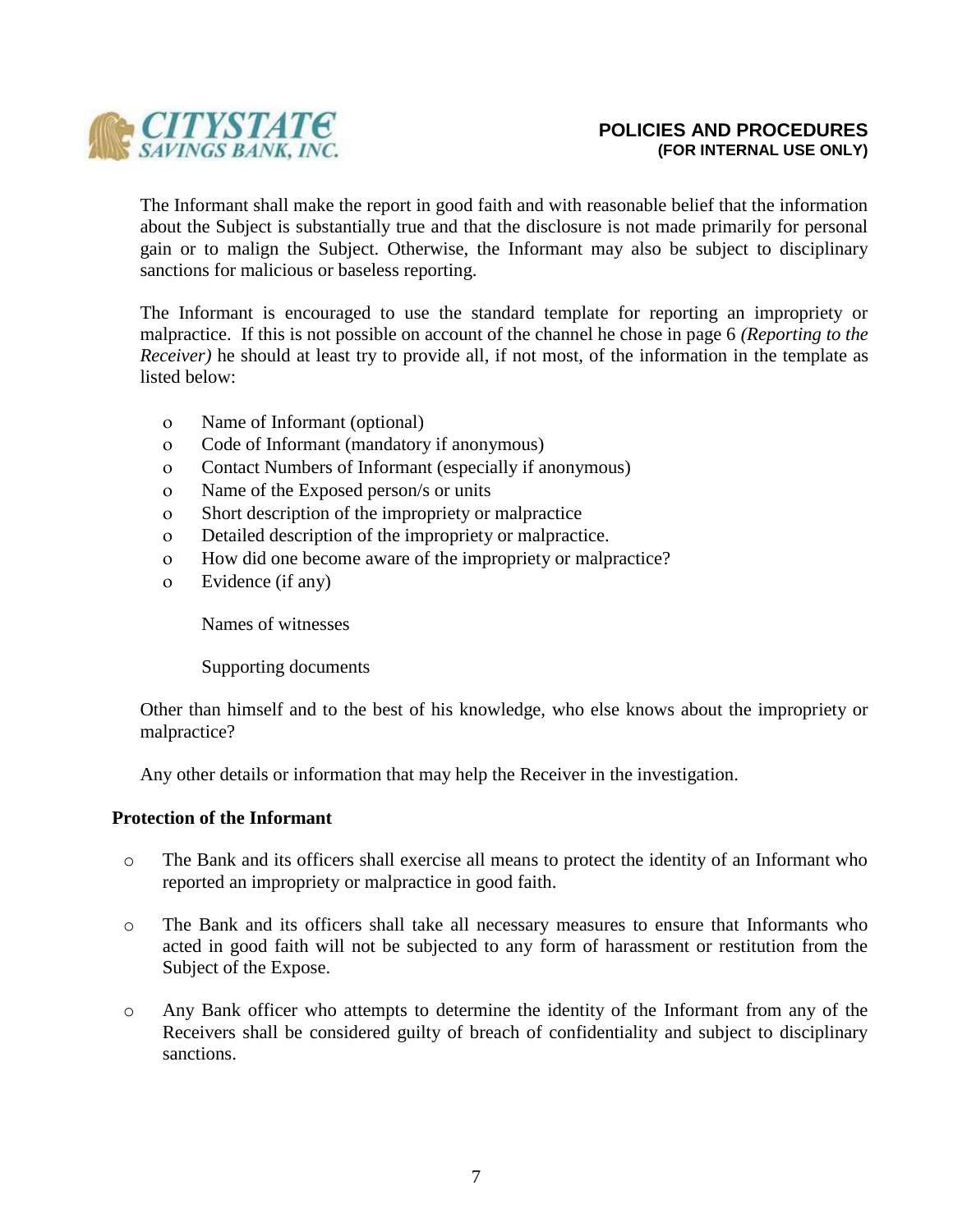

# **THE RECEIVER**

### o **Department Head of the Informant or HRDD Head**

Upon receipt of the Informant's expose, the Department Head of the Informant or HRDD Head should provide the IAD Head a copy of the report on the impropriety or malpractice.

The Department Head shall determine if the name of the Informant was disclosed.

If yes, he should immediately interview the Informant to get more details or validate those that were initially provided.

If the Informant was anonymous or more information is needed, he may conduct his own investigation.

If the reported impropriety or malpractice qualifies for reporting to BSP, Department Head shall be responsible for ensuring that existing policies and procedures on reporting of crimes and losses, as issued by the Compliance Officer, were followed either by the Informant or himself.

If the recommendation was to dismiss the case, Department Head shall be responsible for providing feedback to the Informant, including an explanation on why the report was considered invalid.

### o **Internal Audit Department Head**

Reports to the IAD Head may come from 3 sources:

Department Head of Informant HRDD Head Directly from the Informant

Regardless of source, the IAD Head must conduct an initial investigation based on information supplied by the  $1<sup>st</sup>$  Receiver or the Informant.

If the reported impropriety or malpractice qualifies for reporting to BSP, IAD Head shall be responsible for ensuring that existing policies and procedures on reporting of crimes and losses, as issued by the Compliance Officer, are followed either by the Informant or himself.

Within the agreed turnaround time from receipt of the report, IAD Head must perform the following:

Send a copy of the report and his initial assessment to the Personnel Committee especially in cases where the subject of the expose must be immediately placed on preventive suspension. Assign the case to specific Internal Auditors for a more detailed investigation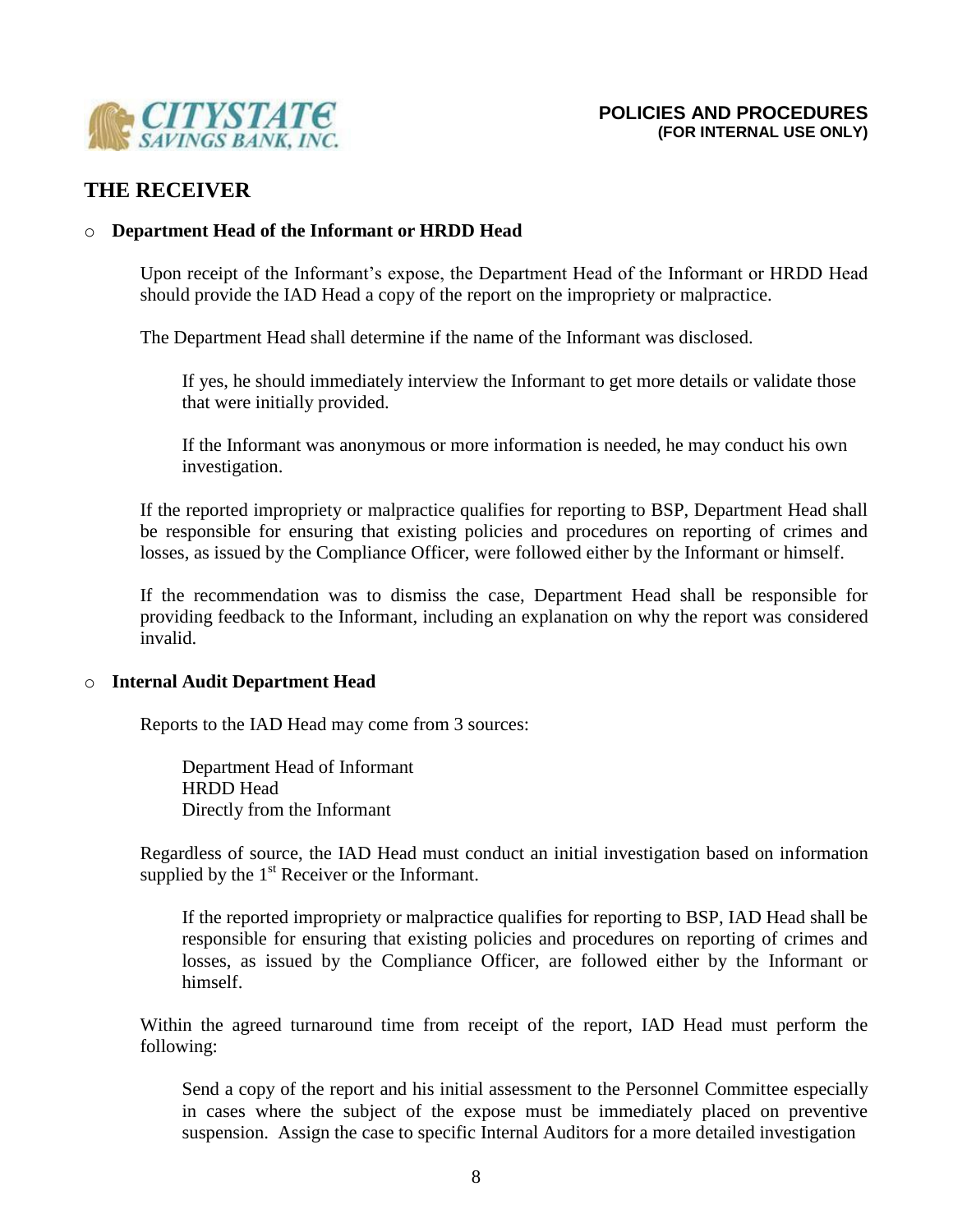

### **Audit Investigation**

The Internal Auditor/s assigned by the IAD Head shall conduct an investigation of the report.

Within the agreed turnaround time, Auditor/s must report to the IAD Head if he has had enough fieldwork to enable him to render an opinion on the case.

Based on the results of their investigation, Auditor prepares the report and submits it to the IAD Head.

### **The Verdict**

Upon receipt of the report from the assigned Internal Auditor/s, IAD Head reviews the report and edits as needed.

After completing the review and finalizing the report, IAD Head must issue a formal report addressed to the Audit Committee.

The final audit report must contain the following information:

- 1. Type of impropriety or malpractice
- 2. Details of findings
- 3. Recommended next steps:
	- 1.1 Those that will address the internal control weakness
	- 1.2 Reward for the Informant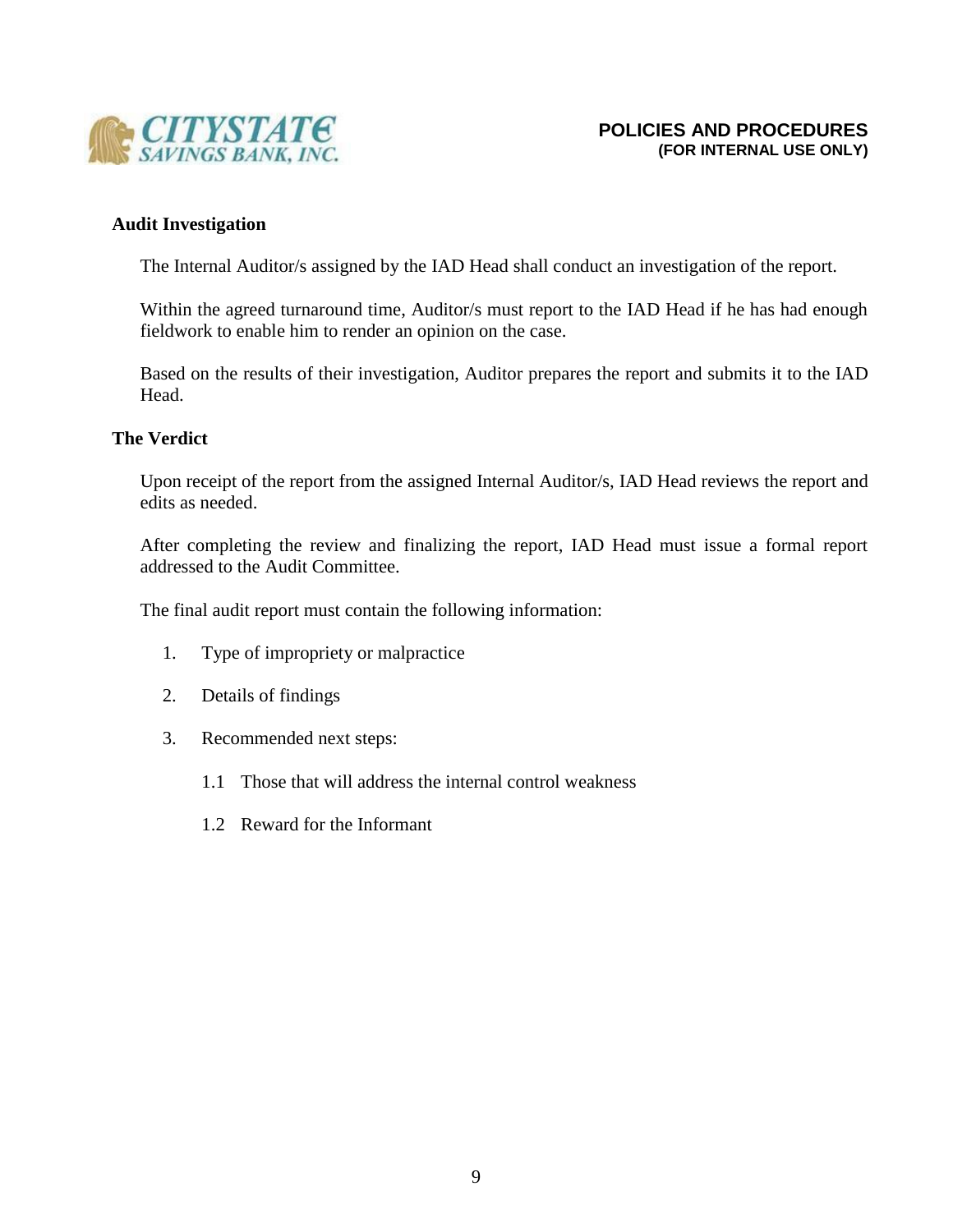

## **THE REWARD SYSTEM**

To encourage CSBI employees to report an impropriety or malpractice, the IAD Head may recommend a monetary reward ranging from PhP1,000 to PhP5,000. However, only reports of incidents that resulted in actual or potential monetary loss to the Bank shall qualify for the monetary reward.

The following CSBI employees are not qualified for the monetary reward:

Any officer or staff of the Internal Audit Department, and

Vice-Presidents and up.

IAD Head must obtain the President's approval for the reward. After approval, a copy of the letter must be sent to the HRDD Head.

For anonymous Informants, IAD Head may try to get in touch with him (if possible) or wait for him to contact the IAD Head. To claim the reward (if any), the Informant must reveal his code to the IAD Head for validation against the report filed.

Within the agreed turnaround time from receipt of a copy of the President's approval of the reward, HRDD Head shall initiate the payout of the reward via credit to payroll account. HRDD Head has the option to choose another mode of release, depending on agreements with the Informant.

Other than the monetary reward, the Informant shall also receive a commendation letter from the HRDD Head.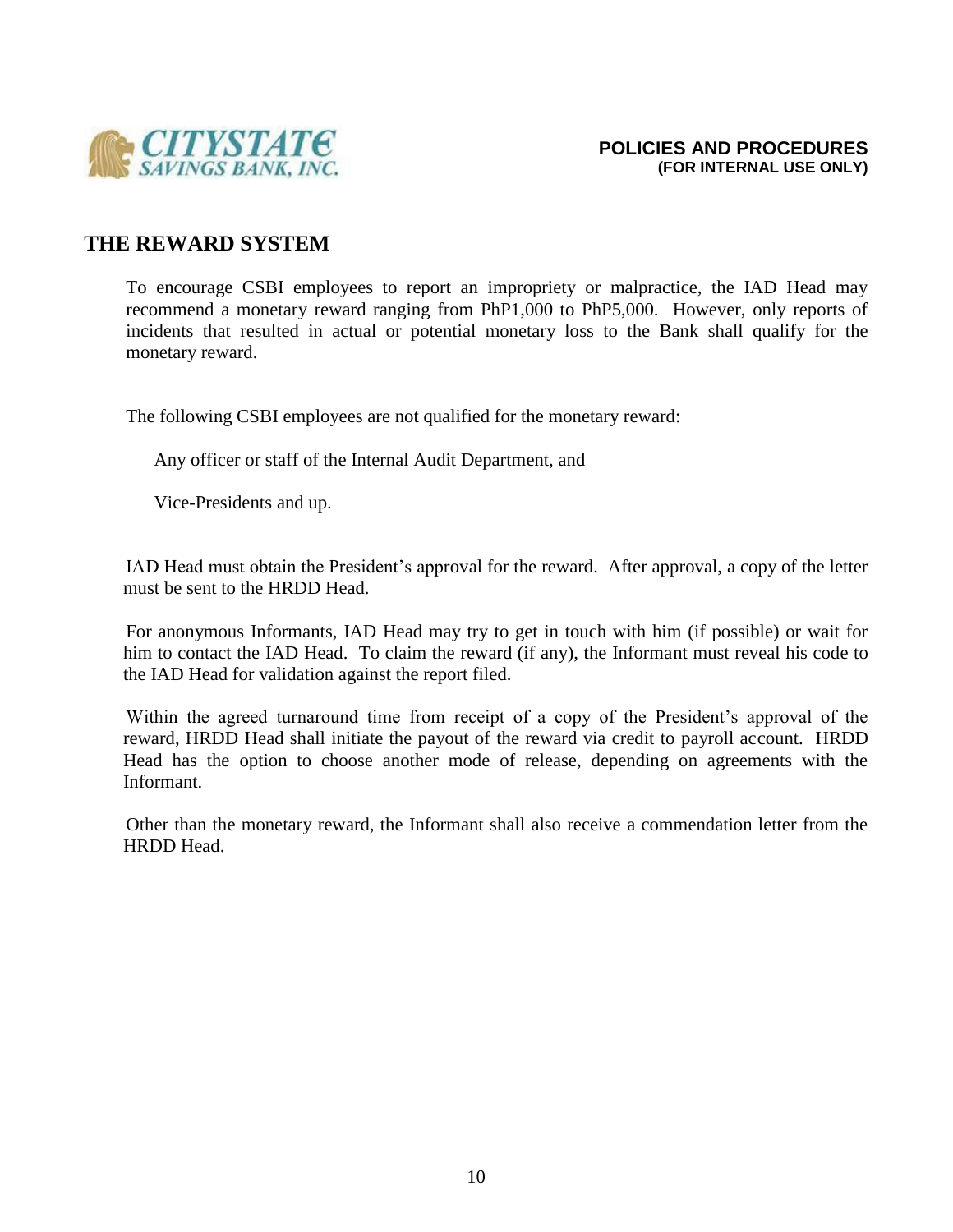

# **THE DISCIPLINARY PROCESS**

## **CSBI's Employee Handbook and Policy Manual**

- o In view of Management's belief that compliance is the direct responsibility of all employees, the following disciplinary process prescribed in the Employee Handbook & Policy Manual should be strictly implemented.
- o A disciplinary action serves as a reminder to the employee concerned to reform and revert to acceptable norms of conduct and behavior.
- o The responsibility of ensuring that policies and regulations pertaining to discipline of all employees are strictly vested in the Bank, specifically the Direct Supervisors. HRDD shall assist, monitor, and add value/inputs to the process.

## **HRDD's Review**

- o Upon receipt of the audit report from the IAD Head, the HRDD Head shall review the report and consult the IAD Head or obtain more supporting documents, as deemed necessary.
- o Based on the results of his review, the HRDD Head shall determine the gravity of the offense. Depending on the gravity of the offense (simple, moderate, or grave), the HRDD Head shall follow the procedures outlined in CSBI's Employee Handbook & Policy Manual.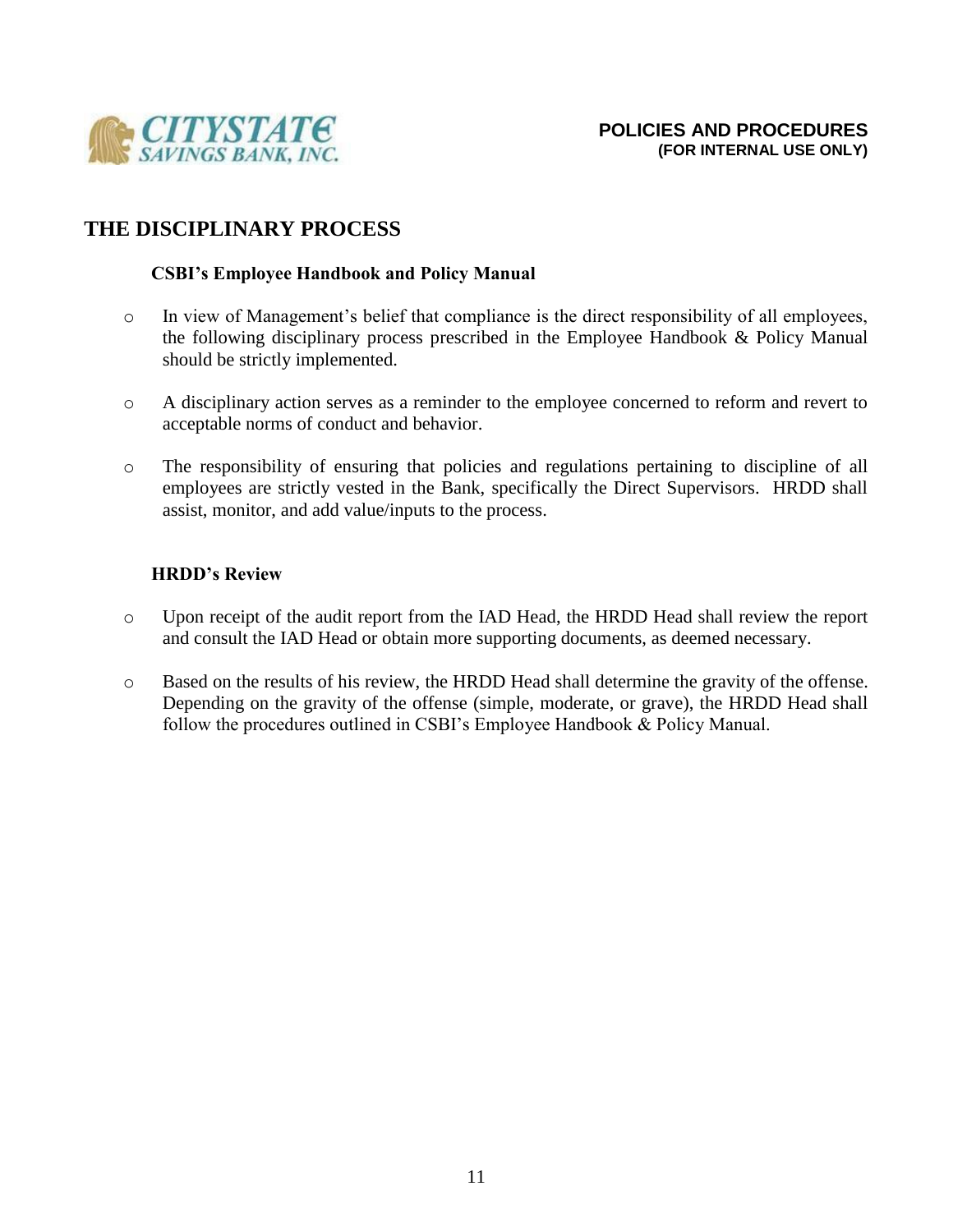

# **RESPONSIBILITIES**

### CSBI Employee

Report in good faith to the appropriate receivers any impropriety or malpractice (whether consummated, frustrated, or attempted) that he actually witnessed or was reported to him by an internal source or a 3<sup>rd</sup> party.

### Department Head of Informant or HRDD Head (as Receiver)

- 1. Respect and protect the anonymity of Informants who chose to be anonymous
- 2. Report the exposé to the IAD Head
- 3. Conduct an initial assessment of the exposé
- 4. Report it to the IAD Head within the agreed turnaround time

### IAD Head

- 1. Respect and protect the anonymity of Informants who chose to be anonymous
- 2. Conduct an initial assessment of the exposé, regardless of source
- 3. Assign it to specific Internal Auditor/s within the agreed turnaround time
- 4. Supervise the investigation of the expose
- 5. Report to Compliance Department those crimes and losses that qualify for reporting to BSP
- 6. Issue a final report to the Management and Audit Committee
- 7. Provide feedback to the Informant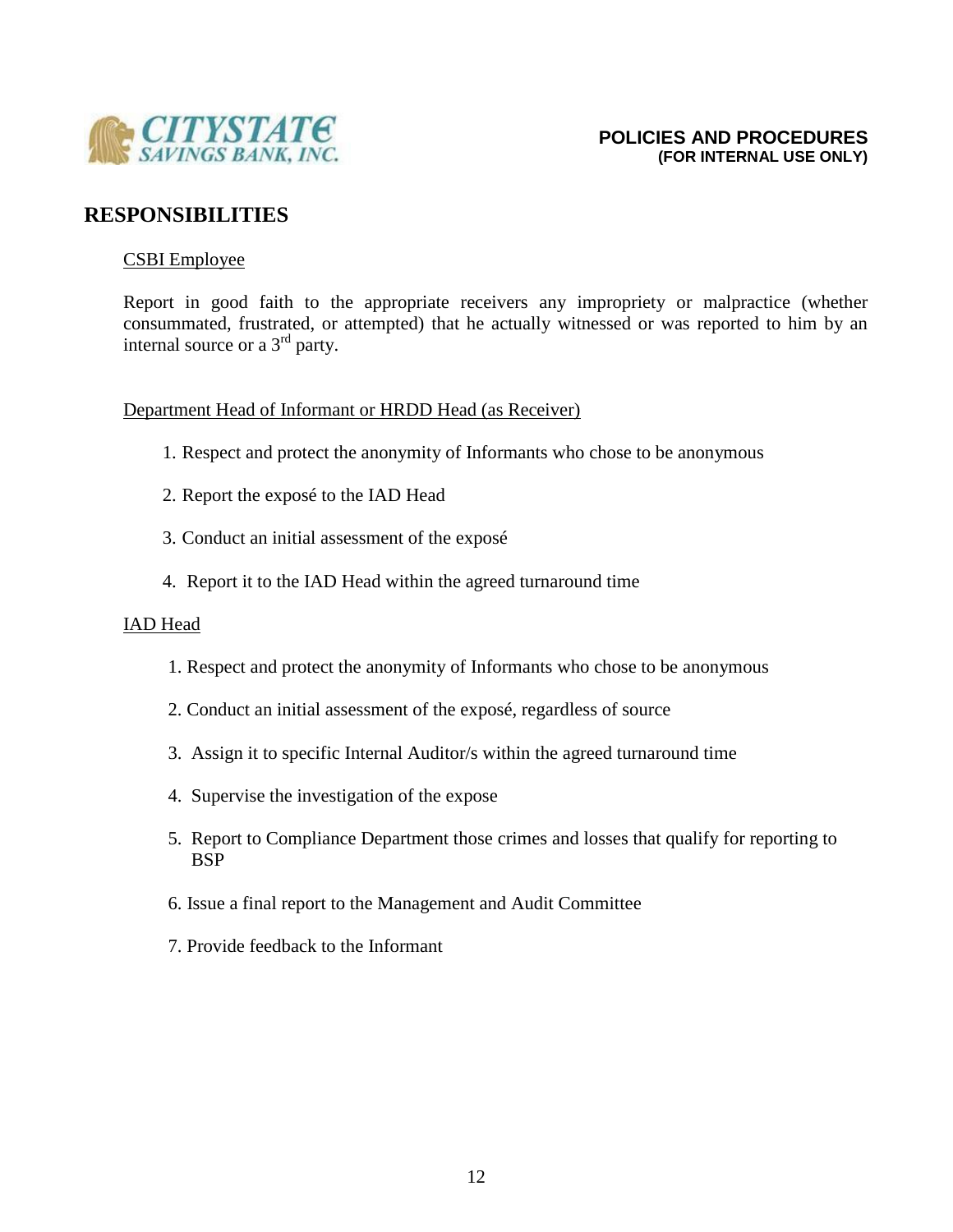

## HRDD Head

- 1. Respect and protect the anonymity of Informant who chose to be anonymous.
- 2. Initiate and oversee the disciplinary process based on the final Audit Report.
- 3. Implement payout of the monetary reward, as recommended by the IAD Head and approved by the President.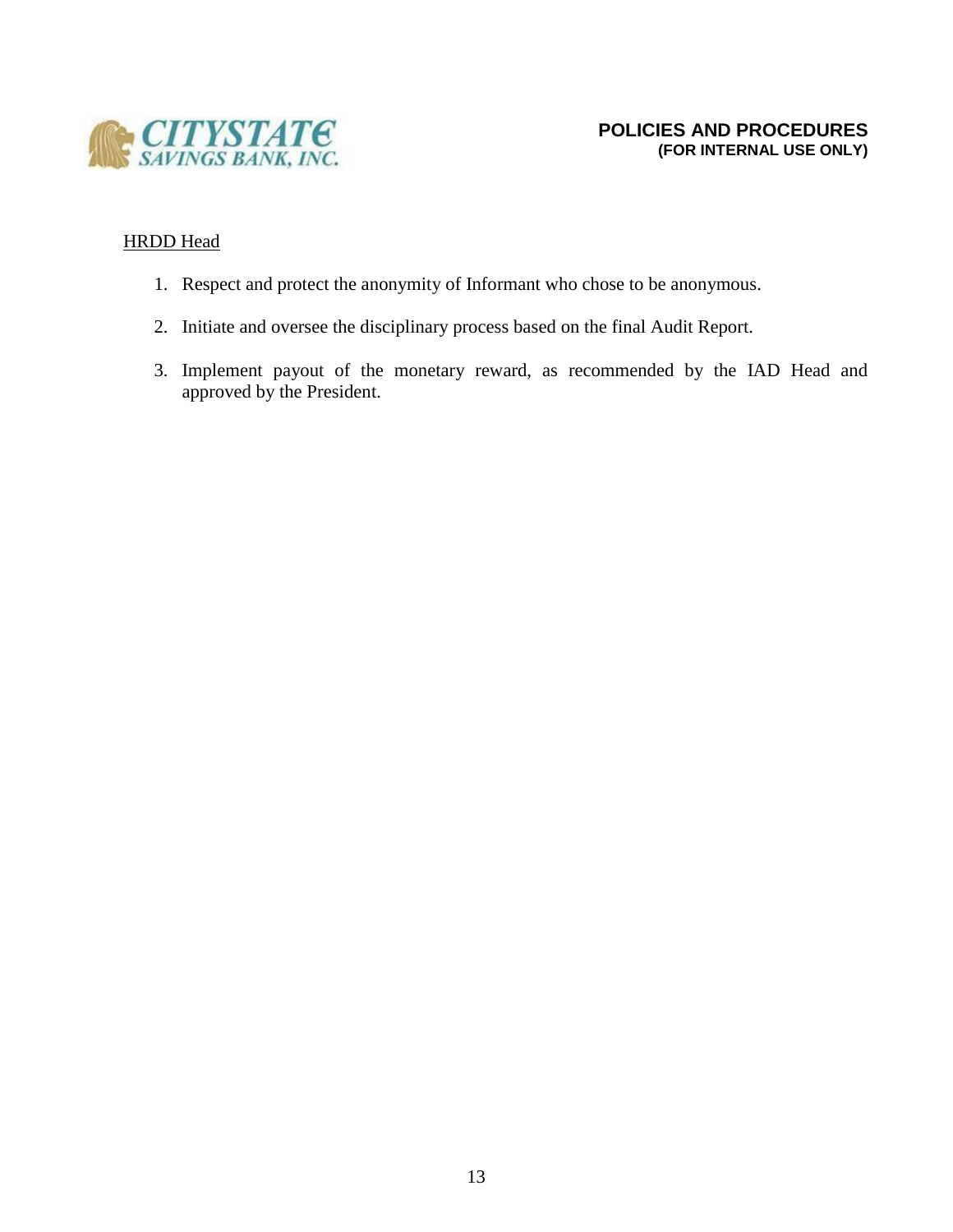

## **SUMMARY OF PROCESS FLOWCHART**

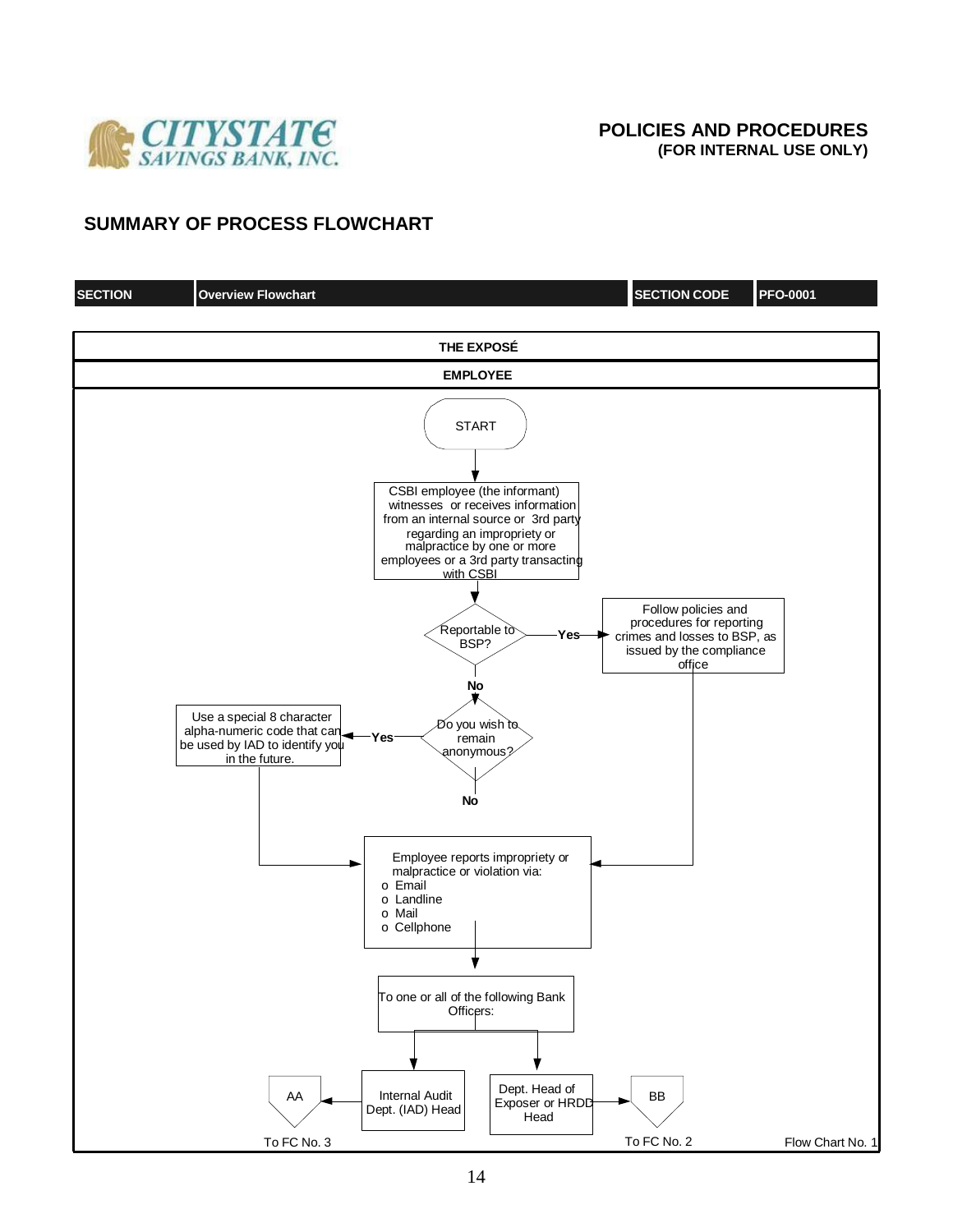

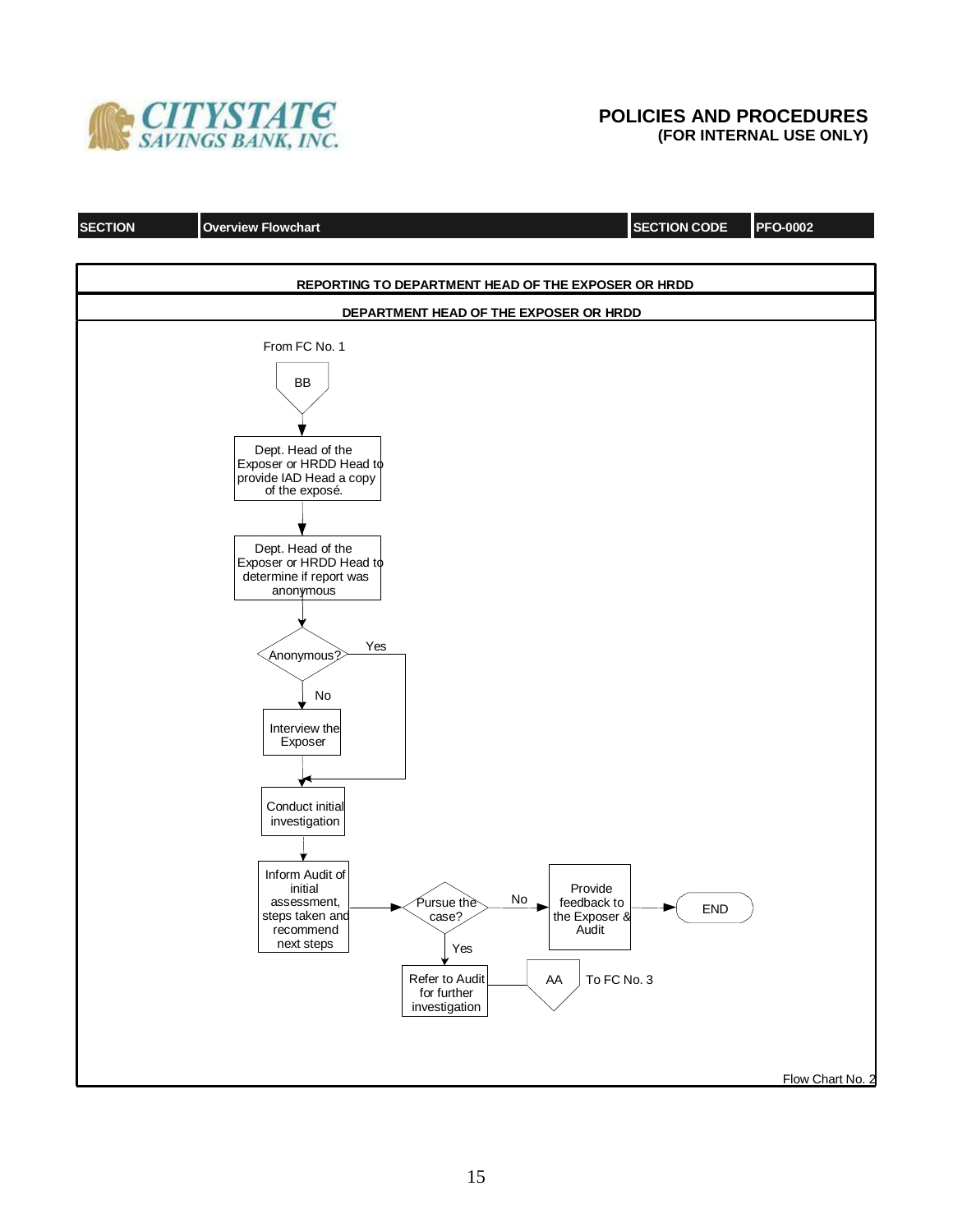

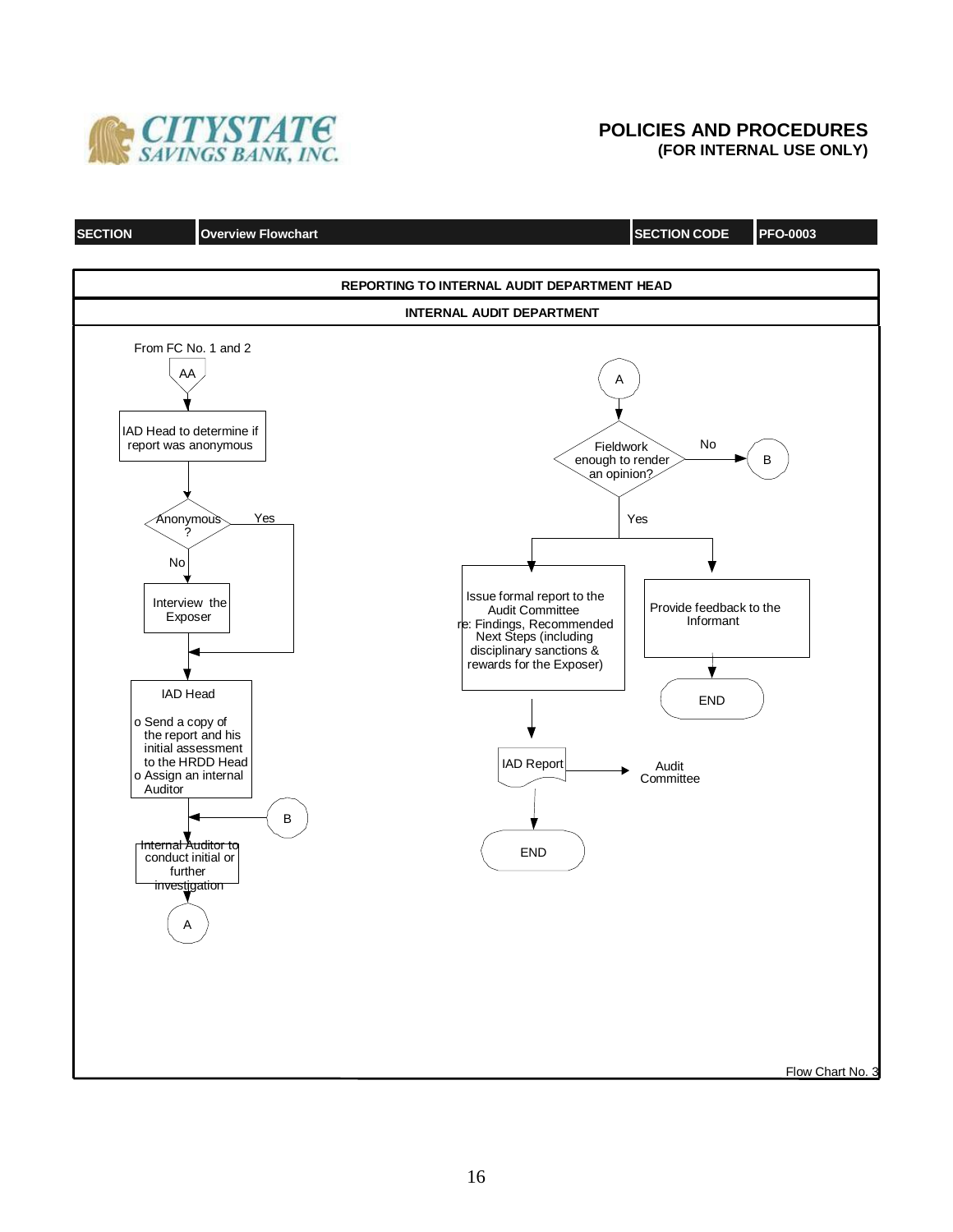

# **ANNEX – FORMS/DOCUMENTS**

| <b>TYPE OF FORM/</b><br><b>DOCUMENT</b>          | <b>LAST UPDATE</b> | <b>ORIGINATOR/CUSTODIAN</b> |
|--------------------------------------------------|--------------------|-----------------------------|
| Form for Reporting Impropriety<br>or Malpractice | September 2010     | The Informant               |